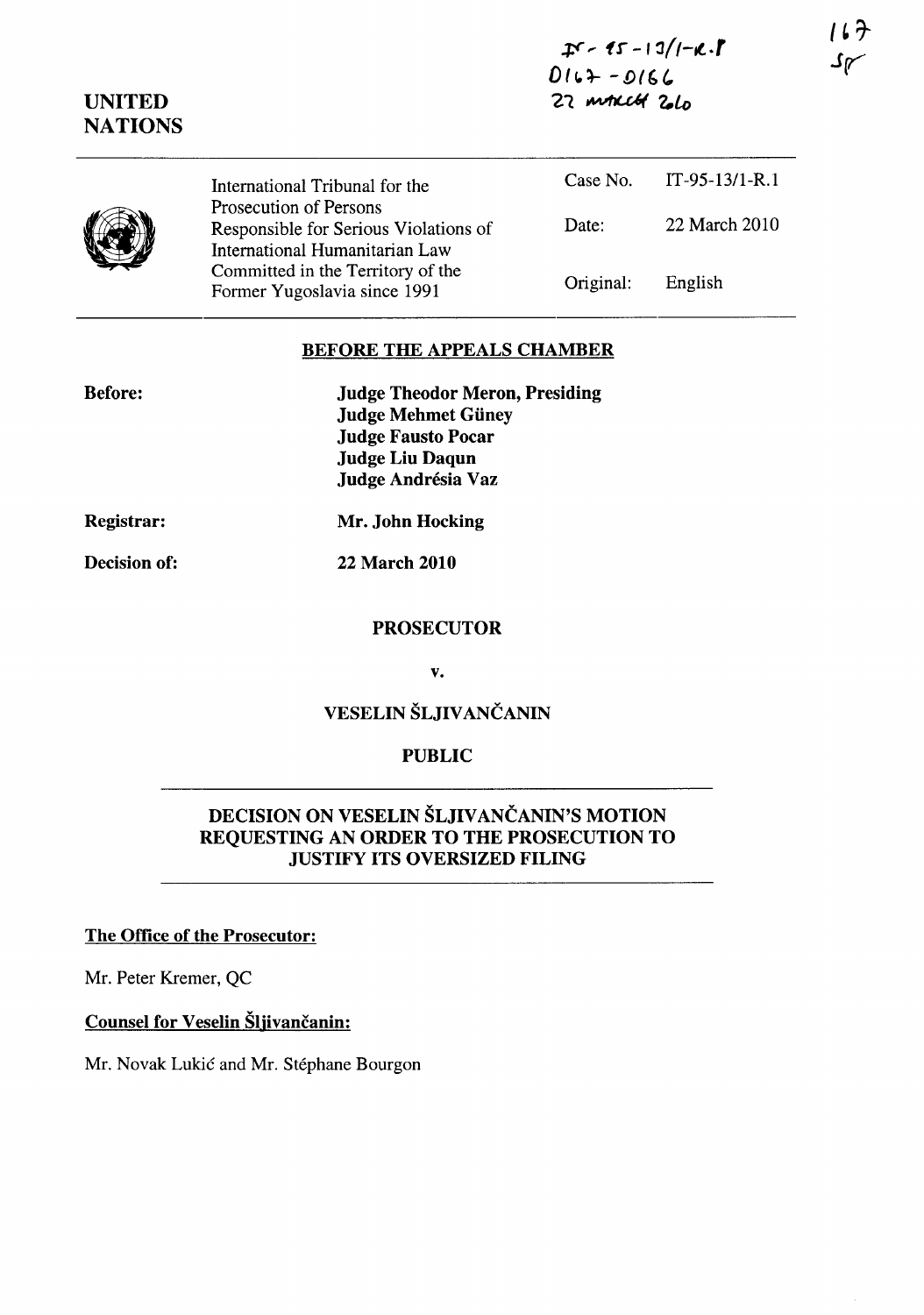**THE APPEALS CHAMBER** of the International Tribunal for the Prosecution of Persons Responsible for Serious Violations of International Humanitarian Law Committed in the Territory

 $166$ 

**RECALLING** that the Appeals Chamber is seised of the "Application on Behalf of Veselin Sliivančanin for Review of the Appeals Chamber Judgment of 5 May 2009" ("Review Motion") filed by Counsel for Veselin Sljivancanin ("Sljivancanin") on 28 January 2010;

of the former Yugoslavia since 1991 ("Appeals Chamber" and "Tribunal", respectively);

**NOTING** the public redacted "Prosecution Response to Sliivancanin's Application for Review" ("Review Response") filed by the Office of the Prosecutor ("Prosecution") on 9 March 2010;

**BEING SEISED** of the "Motion on Behalf of Veselin Sljivancanin Requesting the Appeals Chamber to Order the Prosecution to Justify its Oversized Filing" ("Motion") filed by Sljivancanin on 10 March 2010;

**NOTING** that the Motion requests an order by the Appeals Chamber requiring the Prosecution to justify its filing of an oversized response to Sljivancanin's Review Motion and, in the event that the Prosecution is allowed to retain its current filing, permission to file a reply brief of up to 6,000 words; $<sup>1</sup>$ </sup>

**NOTING** the "Prosecution Response to Sljivančanin's Motion Requesting the Appeals Chamber to Order the Prosecution to Justify its Oversized Filing" ("Response") filed on 11 March 2010, in which the Prosecution asserts that the Motion should be dismissed and Sljivancanin's reply limited to  $1,866$  words;<sup>2</sup>

**NOTING** the "Motion Seeking Leave to Reply and Reply to Prosecution Response to Sljivančanin's Motion Requesting the Appeals Chamber to Order the Prosecution to Justify its Oversized Filing" ("Reply") filed by Šljivančanin on 12 March 2010, in which he modifies his original request and seeks leave to file a reply brief of up to 3,000 words to the Prosecution's Review Response:<sup>3</sup>

**NOTING** that the Review Motion consists of 2,969 words<sup>4</sup> whereas the Review Response contains 5,599 words; $5$ 

Motion, para. 6.

Response, para. 6.

Reply, para. 10.

Review Motion, p. 10. Review Response, p. 15.

Case No.: IT-95-13/1-R.1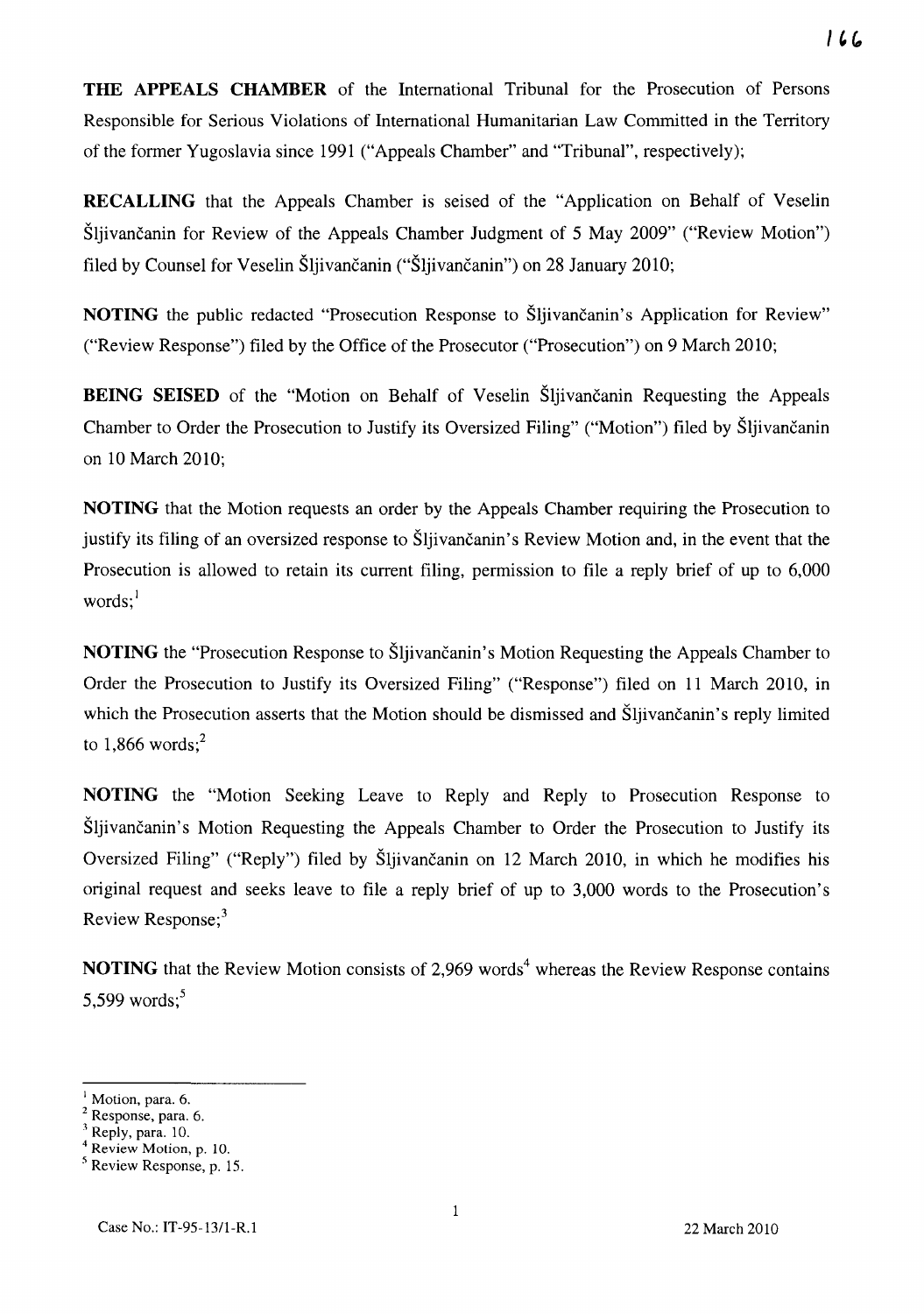**NOTING** that Sliivancanin submits: (i) that the Prosecution's Response is in violation of the Practice Direction on the Length of Briefs and Motions<sup>6</sup> ("Practice Direction");<sup>7</sup> and (ii) that if Review Response is allowed, he should be permitted to file a reply brief not exceeding 3,000  $words:<sup>8</sup>$ 

**NOTING** that the Prosecution responds: (i) that the Practice Direction does not apply to review proceedings and that its Review Response therefore "conforms fully to the law of the Tribunal"; $\frac{9}{2}$ and (ii) that in accordance with general principles applicable to motions before the Tribunal Šljivančanin should be allowed to file a reply approximately one third the size of the Review Response, i.e. not exceeding  $1,866$  words;  $\frac{10}{10}$ 

**RECALLING** that "the Practice Direction does not apply to a request for review of a judgement because it is not filed during a trial or as part of an appeal"<sup>11</sup> and that the Rules of Procedure and Evidence of the Tribunal ("Rules") are also silent on word limits for requests for review filed under Rule 119 of the Rules and any responses or replies to those requests or related motions;<sup>12</sup>

**CONSIDERING** that it is the general practice of the Appeals Chamber that the word limits for briefs and responses to those briefs shall be the same while the word limit for a reply is approximately one-third the word limit of the original brief;  $^{13}$ 

**CONSIDERING** the lack of specificity in the Practice Direction with regards to word limits for written submissions filed in review proceedings,  $^{14}$  and the special circumstances of this case;

**FINDING** that in the particular circumstances of this case the Prosecution's Review Response is not in violation of the rules of the Tribunal;

**FINDING** further that in the particular circumstances of this case Sljivancanin's request to file a reply brief not exceeding 3,000 words is reasonable;

## **FOR THE FOREGOING REASONS,**

<sup>6</sup> IT/l84 Rev. 2, 16 September 2005.

<sup>7</sup> Motion, para. 2, *referring to* Practice Direction, para. 7.

<sup>&</sup>lt;sup>8</sup> Reply, para. 9. Šljivančanin explains that the "filing of a Reply equal in size to the Prosecution [Review] Response is objectively justified". *See id.,* para. 8. However, he submits that his assessment of the Review Response has convinced him that a reply brief of 3,000 words is sufficient. *See id.,* para. 9.

<sup>9</sup> Response, para. 3. *See also id.,* para. 2.

 $^{10}$  Id., paras 4-5.

<sup>&</sup>lt;sup>11</sup> Prosecutor v. Tihomir Blaškić, Case No. IT-95-14-R, Decision on Word Limits in Review Proceedings, 1 February *2006 ("Blaskic'* Decision"), fn. 8.

<sup>&</sup>lt;sup>12</sup> See Rules 119-122 of the Rules.

<sup>13</sup>*Blaskic'Decision,* pp. 4-5.

<sup>14</sup>*See id.,* p. 5.